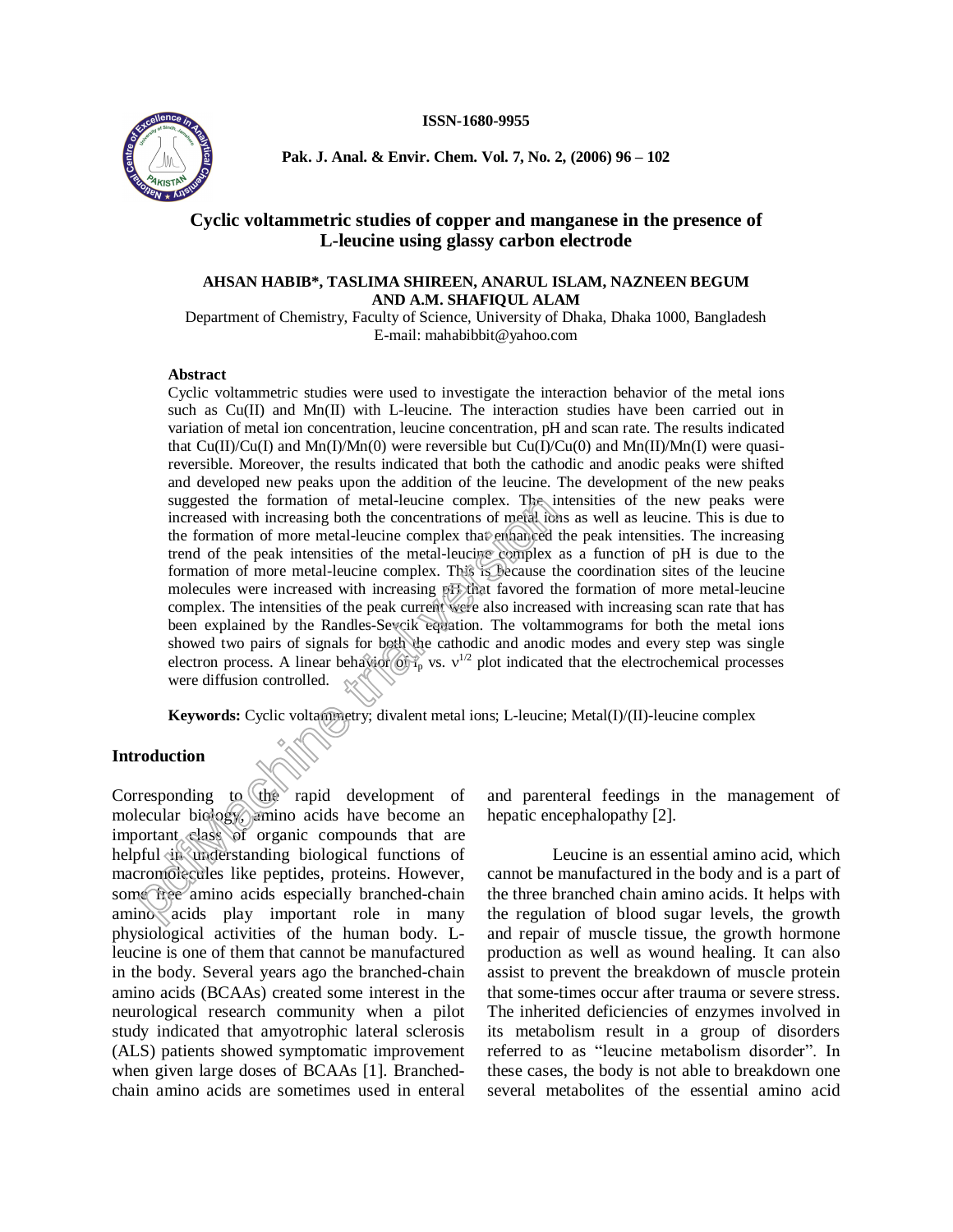leucine, resulting in toxic levels of that metabolite in the body. Approximately 60 cases of leucine metabolism disorders have been reported. These generally result in "metabolic acidosis", which can lead to neurological damage, coma and death if not corrected.

Leucine containes  $-NH_3^+$  and  $-COOH$ groups, which have good ability to coordinate to metal ions and often involve in forming hydrogen bond networks [3], therefore, the interactions between leucine and the metal ions may be expected. It is well known that essential elements such as  $Na<sup>+</sup>$  and  $K<sup>+</sup>$  exist in human body. They all play the important roles in our life and may interact with many biological molecules. It is helpful to understand the physiological function of leucine by studying the coordination structure between leucine and the metal ions. However, the study in this field has been neglected [4, 5].

Studies of metal complexes of amino acids and small peptides have been carried in order to obtain a better understanding of transition metal complexes in proteins. In particular  $Cu(\overline{U})$ complexes were quite often investigated due to the possibility of applying different spectroscopic techniques and also to the widespread occurrence of copper proteins, for instance blue proteins [6]. Metal ions can bind to peptides in several ways, depending on the amino acid residues, pH and binding stoichiometry. In general several species coexist in solution and the involvement of oxygen from carboxylate groups has been demonstrated [6]. The coordination is often completed with oxygen atoms from water molecules [7]. It has been reported that electrochemical behaviors of some amino acids and transition metal ions studied on Pt electrode [8, 9]. by in this field has been neglected  $[4, 5]$ . By experimented<br>
small peptides have been carried in order to measured the<br>
small peptides have been carried in order to measured small peptides<br>
in a better understanding of

In the present study, attempts have been made to investigate the interaction behavior of  $Cu(II)$  and  $Mn(II)$  with L-leucine using glassy carbon electrode (GCE) in cyclic voltammetric mode.

# **Experimental section** *Reagents*

L-Leucine (99.9%), sodium acetate, acetic acid were purchased from E. Merck (Germany);

hydrated copper(II)sulfate, hydrated manganese(II) sulfate were purchased from E. Merck (India); potassium chloride was purchased from BDH (UK).

### *Methods*

Stock solution of 4mM Cu(II) and Mn(II) was prepared from their respective sulfate salts in two separate 100 mL volumetric flasks. A standard solution of L-leucine of 4mM was prepared in a 100 mL volumetric flask. A solution of 1M KCL was also prepared in a 100 mL volumetric flask. Finally, acetate buffer solution was prepared as follows: 0.2M CH3COONa and 0.2M CH3COOH were prepared separately in two 100 mL volumetric flasks and then the buffer solutions of desired pH were prepared by mixing requisite volume of the solutions, individually. Then preparation of buffer has been done by mixing of these two solutions at different ratio and then measured the pH of the buffer solution using a pH meter. A pH meter (Model, TOA, HM-16S) was used throughout the experiment. Milli-Q deionized water was used throughout the experiment.

The glassy carbon electrode was polished with fine alumina powder  $(0.3 \text{ micron or lower})$  on a wet polishing cloth. To do so a part of the cloth was made wet with deionized water and alumina powder was sprinkled on it. The glassy carbon electrode was then polished on this surface by pressing softly the electrode against the polishing surface in the end for 5-10 minutes. The electrode was then thoroughly washed with deionized water. At this point the electrode surface would look like a shiny black mirror.

First of all, the cell and the Teflon top (with the counter electrode) were cleaned with deionized water, any excess water was wiped off with a tissue paper. A small magnetic stir-bar was put in the cell. The cell was filled with desired volume of the analyte solution and the Teflon cap was placed on the cell. The reference electrode and the purging tube were inserted through the holes. The purging tube should be halfway inside the solution. Then the solution was flushed by nitrogen gas (99.9977%) for 5 min under computer controlled stirring of the solution to expel the dissolved oxygen. A range of both the metal and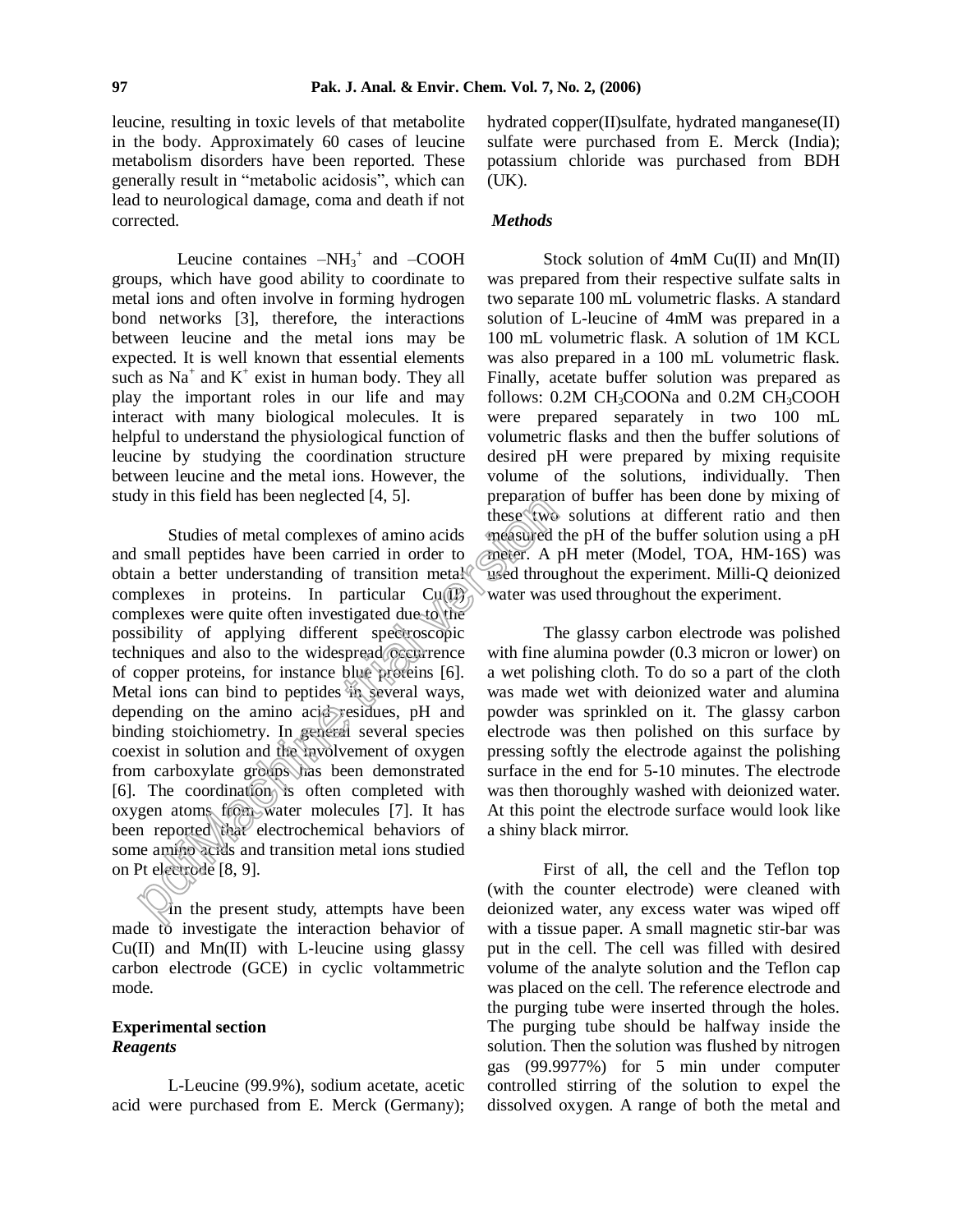leucine concentrations (0.40 to 1.60 mM) was used. Solution pH and scan rate were varied from 2.0 to 4.5 and 20 to 300 mV/s respectively.

### *Apparatus*

Three electrodes system comprising were Glassy carbon (as working electrode); Ag/AgCl (satd. KCl) (as the reference electrode) and Platinum wire (as the counter electrode). A computerized electrochemistry system (Model HQ 2040) was used to investigate the interaction behavior of Cu(II) and Mn(II) with L-leucine.

#### **Results and discussion**

## *Effect of metal ion concentration on the voltammograms in the presence of leucine***.**

Figure 1 shows the cyclic voltammograms of different concentrations of the metal ions (e.g.,  $Cu(II)$  and  $Mn(II)$ ) in the presence of 0.8mM leucine at 100 mVs<sup>-1</sup> scan rate. Figure  $\triangleleft$ 1(p) shows the effect of copper concentration on the voltammograms of  $Cu(II)$  in the presence of leucine at 100 mVs<sup>-1</sup>. The results show that the current intensity of the first anodic (Cu(0) to Cu(I),  $i<sub>pa2</sub>$ ) peak (-120 mV) is decreased upon the addition of leucine and shifted at the positive direction (-5.23 mV). The development of the new peak suggests the formation of Cu(I)-leucine complex. The intensity of the new peak increases with increasing of Cu(II) concentration. This may be due to the formation  $\Diamond$  more Cu(I)-leucine complex with increasing of Cu(II) concentration. Moreover, the same phenomena are observed in the case of the second cathodic  $(Cu(II)$  to  $Cu(I))$ peak. The shifting of the peak potential of the  $i_{\text{pc2}}$ from -390 to -430 mV also suggests the formation of Cu(I)-leucine complex. On the other hand, the second anodic peak  $(i_{pat}, 209 \text{ mV})$  shifts a little bit at  $2\sqrt{3}$  mV which indicates that the interaction between Cu(II) and leucine not significant but the increasing trend of the intensity may be due to the presence of excess Cu(II) ions. analions of uncertainties of the persion of the presence of the persion of the presence of  $\infty$  and ions (e.g., Cu(II) and Mn(II)) in the presence  $\infty$  obtaining the effect of copper concentration on voltammograms of Cu

Figure 1(q) shows the effect of manganese concentration on the voltammograms of  $\text{Mn(II)}$  in the presence of leucine at 100 mVs<sup>-1</sup>. The figure shows that the current intensity of the first cathodic (Mn(II) to Mn(I),  $i_{pc1}$ ) peak (862 mV)



**Fig. 1. Cyclic voltammograms of different concentrations of (p) Cu(II) and (q) Mn(II). The concentrations were (a) 0.8 mM of metal ions without leucine, (b) 0.4 mM metal ions + 0.8 mM leucine, (c) 0.8 mM metal ions + 0.8 mM leucine and (d) 1.6 mM metal ions + 0.8 mM leucine. Scan rate and pH were maintained at 100 mVs -1 and 3.32, respectively.**

is decreased upon the addition of leucine and developed a new peak slightly at negative direction (653 mV). The development of the new peak suggests the formation of Mn(II)-leucine complex. The intensity of the new peak increases with increasing of Mn(II) concentration. This is due to the formation of more Mn(II)-leucine complex.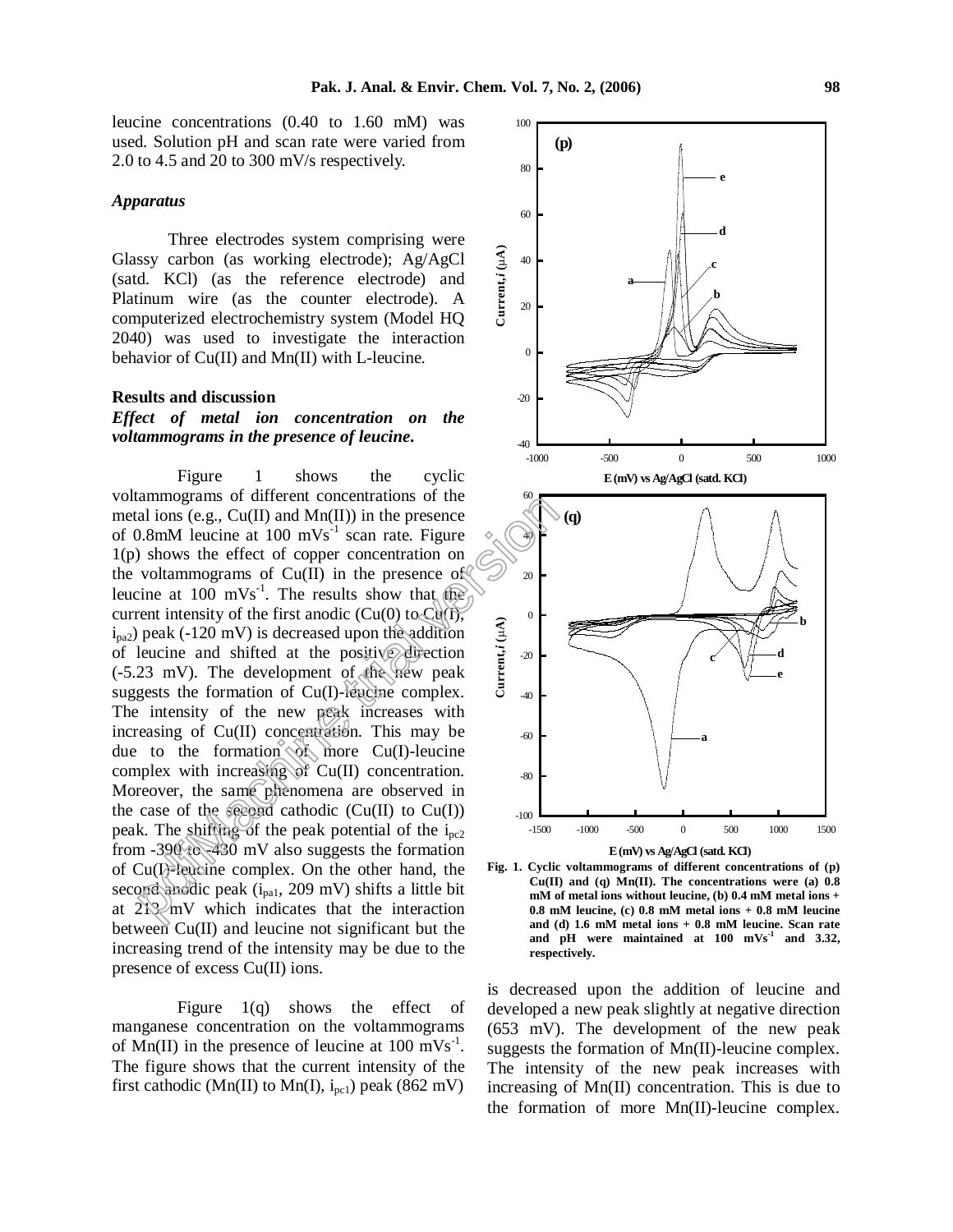Similar results are observed for the second cathodic peak  $(i_{pc2}$ , Mn(I) to Mn(0)), but this peak (-200 mV) is shifted at more negative potential (Mn(I)-leucine complex at -801 mV) and the peak height was reduced significantly compared to the first one.

During the reverse scan the peak potential of the Mn(I)-leucine complex shifted towards more positive potential ( for i<sub>pa2</sub> free Mn(I) at 235 mV<br>and Mn(I)-leucine complex at about 1000 mV).<br>Therefore, the results suggested that the trend of<br>Mn(I)-leucine complex formation is favored under<br>the present experimenta and Mn(I)-leucine complex at about 1000 mV). Therefore, the results suggested that the trend of Mn(I)-leucine complex formation is favored under the present experimental condition.

## *Effect of leucine concentration on the voltammograms of Cu(II) and Mn(II)***.**

Figure 2 shows the effect of leucine concentration on the voltammogram of the metal ions. The Fig. 2(p) shows that the first anodic peak  $(i_{pa2}, -120$  mV) for the transformation of Cu(0) to  $Cu(I)$  is shifted to -5.23 mV upon the addition of lecucine which indicates the formation of  $Cu(I)$ leucine complex. The intensity of the peak at  $-5(23)$ mV increases with increasing of leucine through the formation of more Cu(I)-leucine complex. In addition, the intensity of the second anodic peak  $(i_{\text{pal}}$ , 209mV) decreases with increasing of leucine that suggests that the availability of  $Cu(I)$  for the oxidation to  $Cu(II)$  is limited through the formation of the complex,  $Cu(I)$ -leucine. On the other hand, the significant decreasing trend of the both the cathodic peaks  $(i_{pc1}$  and  $i_{cp2})$  suggests that Cu(II) also from complex at high concentration of leucine. example the voltaining of the lines<br>
Fig. 2(p) shows that the first andic peak<br>
5. The Fig. 2(p) shows that the first andic peak<br>
5. -120 mV) for the transformation of Cu(0) to<br>
1) is shifted to -5.23 mV upon the addition

Figure 2(q) shows the effect of leucine on the voltammogram of manganese. These results show that the first cathodic peak ( $i_{\rm{pc1}}$ , 862 mV) for the transformation of  $Mn(II)$  to  $Mn(I)$  is shifted to 653 mV upon the addition of lecucine which indicates the formation of Mn(II)-leucine complex. The intensity of the peak at 653 mV increases with increasing of leucine. This indicates the formation of more Mn(II)-leucine complex with leucine concentration. In addition, the intensity of the second cathodic peak (i<sub>pc2</sub>, 209mV) decreases with increasing of leucine that suggests that the availability of  $Mn(II)$  for the reduction to  $Mn(II)$  is

limited through the formation of the Mn(II)-leucine complex.



**Fig. 2. Cyclic volammograms of (p) Cu(II) and (q) Mn(II) in the presence of leucine at (a) 0, (b) 0.4, (c) 0.8, (d) 1.2 and (e) 1.6 mM at pH = 3.32. Concentration of Cu(II) and Mn(II) was maintained at 0.8 mM. Scan rate was adjusted at100**  $\mathbf{mVs}^{-1}$ .

# *Effect of pH on the voltammograms of Cu(II) and Mn(II) in the presence leucine***.**

Figure 3 shows the effect of pH on the voltammograms of the metal ions in the presence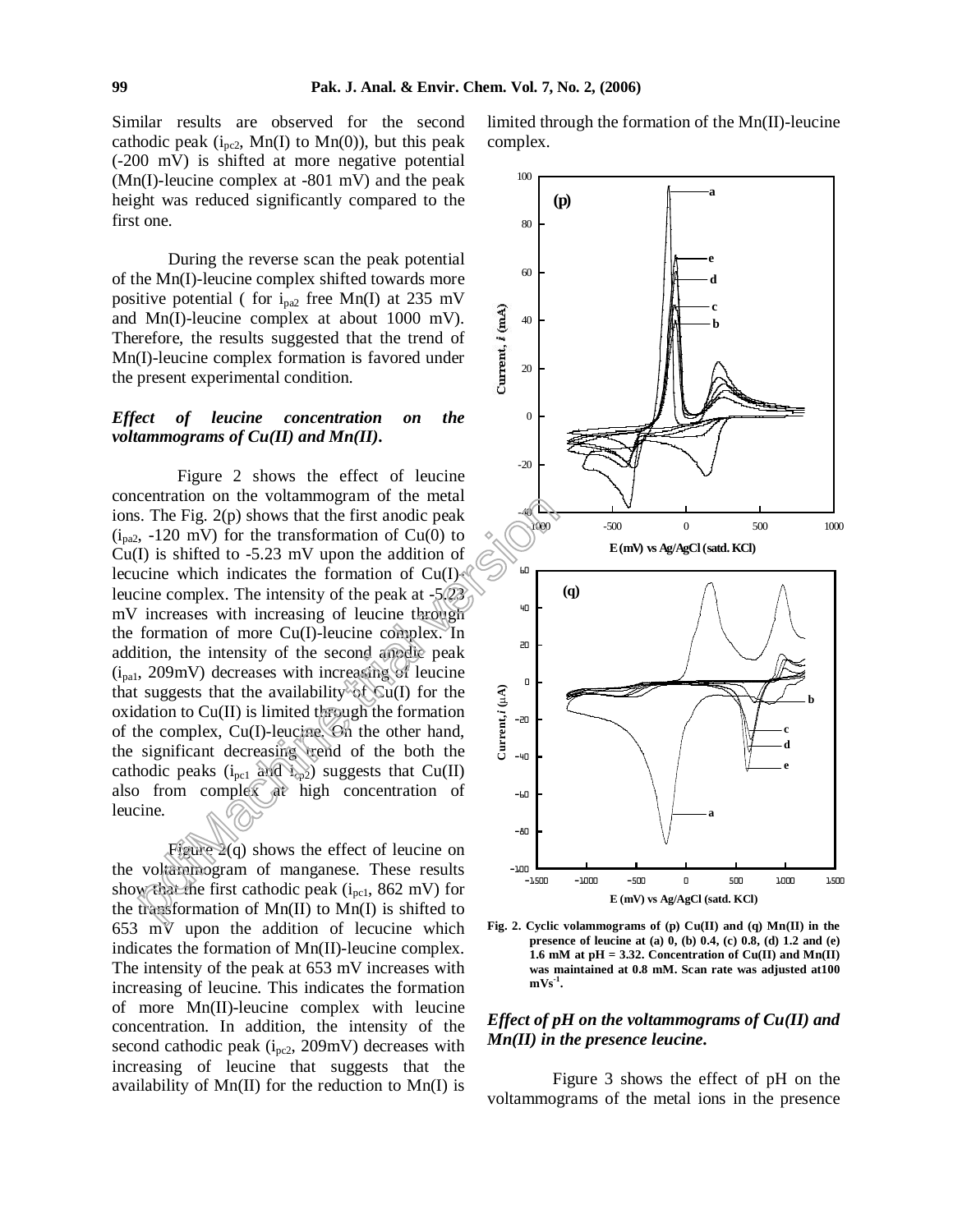of leucine. Figure 3(p) shows that the first anodic peak ( $i_{pa2}$ , -120 mV) for Cu(0) to Cu(I) is shifted to -5.23 mV in presence of lecucine which indicates the formation of Cu(I)-leucine complex. The intensity of the peak at -5.23 mV increases with increasing of pH. The trend of increasing intensity indicates the formation of more Cu(I)-leucine complex. The formation of more Cu(I)-leucine complex with increasing pH is due to the increasing of coordination sites of the amino group of the leucine molecule through deprotonation.



**Fig. 3. Cyclic voltammograms of (p) Cu(II) and (q) Mn(II) in the presence of 0.8 mM leucine at different pH (a) 3.32 (without leucine), (b) 2.0, (c) 3.0, (d) 3.5 and (e) 4.0. Concentration of the metal ions was maintained at 0.8 mM. Scan rate was adjusted at 100 mVs -1 .**

Figure 3(q) shows the effect of pH on the voltammogram of manganese. The results show that the first cathodic peak  $(i_{pc1}, 862 \text{ mV})$  for the  $Mn(II)$  to  $Mn(I)$  is shifted to 653 mV upon the addition of lecucine which indicates the formation of Mn(II)-leucine complex. The intensity of the peak at 653 mV increases with increasing of pH through the formation of more Mn(II)-leucine complex. The reason is described in above.

# *Effect of scan rate on the voltammogram of Cu(II)***.**

Figure 4 shows the effect of scan rate on the voltammograms of Cu(II) and Mn(II). The intensity for both the anodic and cathodic peaks are controlled by the following Randles-Sevcik equation,

 $i_p = 2.69 \times 10^5$ .  $n^{32}$ . A.  $D^{12}$ . C.  $v^{12}$ Where,  $i_p$  = peak current in ampere  $n =$  electron stoichiometry  $A = \text{area of the electrode in cm}^3$ D = diffusion co-efficient in cm<sup>2</sup>/s D = diffusion co-efficient in cm<sup>2</sup>/s<br>C = concentration of the species in mol/ cm<sup>3</sup>  $v =$ scan rate in volts /s

The electrochemical processes are diffusion controlled that can be explained from the graph of i<sub>p</sub> vs  $v^{1/2}$  as shown in Figure 5.

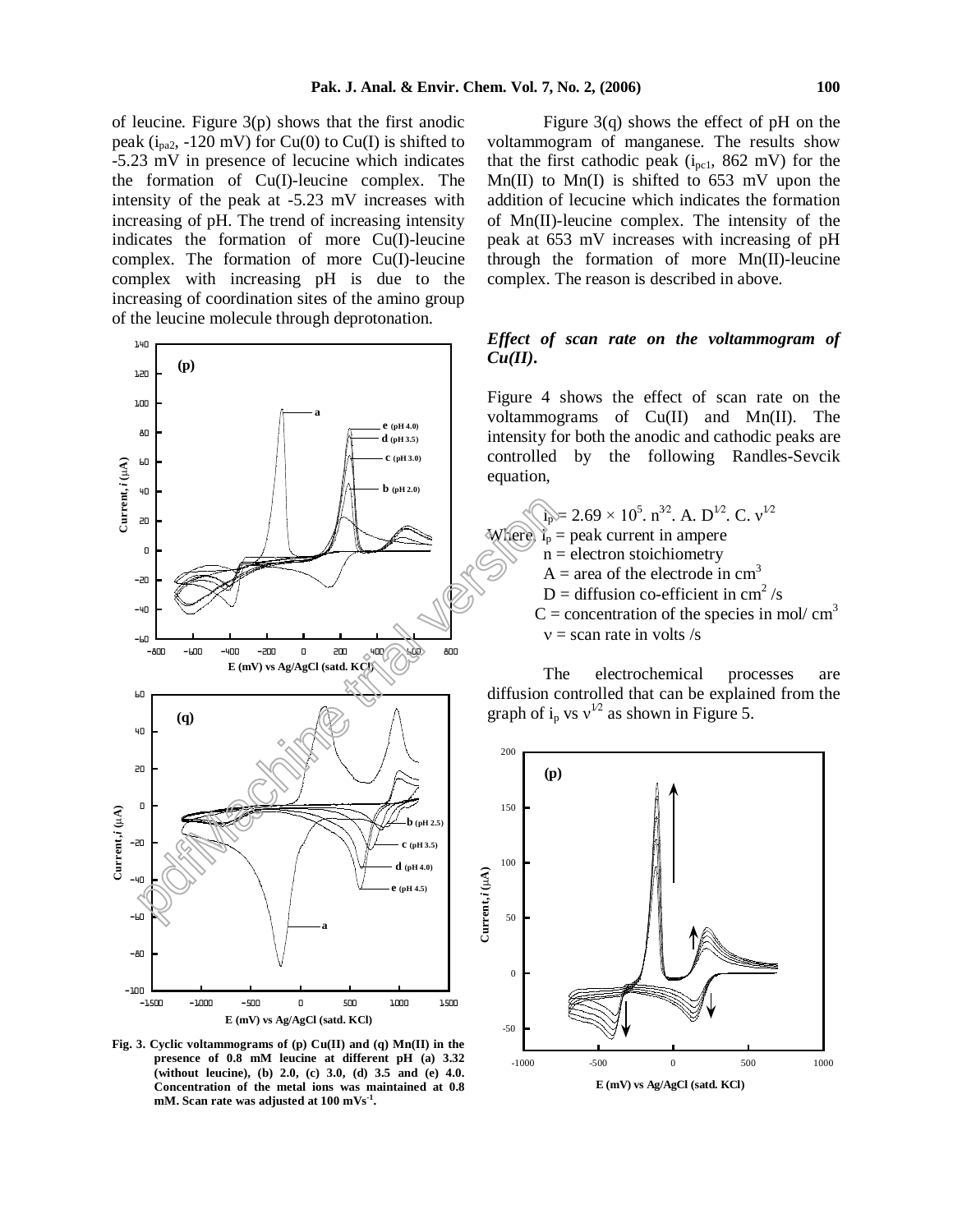

**Fig. 4. Effect of scan rate on the voltammograms of (p) Cu(II) and (q) Mn(II). The scan rates were maintained at 20, 50, 75, 100, 150 and 200 mVs -1 . Concentration of the metal ions and pH were maintained at 0.8 mM and 3.32, respectively.**





**Fig. 5. Plots** of peak current  $(i_P)$  vs. square root of scan rate  $(i_U)^{1/2}$  $for$   $(p)Cu(II)$  and  $(q)Mn(II)$ .

#### **Conclusion**

The cyclic voltammograms of the divalent metal ions such as Cu(II) and Mn(II) showed two pairs of signals for the both cathodic and anodic mode and every step is single electron process. The results indicated that both the Cu(II)/Cu(I) and  $Mn(I)/Mn(0)$  are reversible but  $Cu(I)/Cu(0)$  and Mn(II)/Mn(I) are quasi-reversible. In the presence of L-Leucine, both of the cathodic peaks are shifted towards negative potential and the anodic peaks are shifted towards positive potential. The intensities of all the peaks are decreased compared to those of free metal ions upon the addition of leucine. The development of the new peaks suggests the formation of metal-leucine complex. The intensities of the new peaks are increased with the increase of metal as well as leucine concentration. This may be due to the formation of more metal-leucine complex.

The increasing trend of the peak intensities of the metal-leucine complex with pH is due to the formation of more metal-leucine complex. This is because the coordination sites of the leucine molecules are increased (due to deprotonation) with increasing pH that favors the formation of